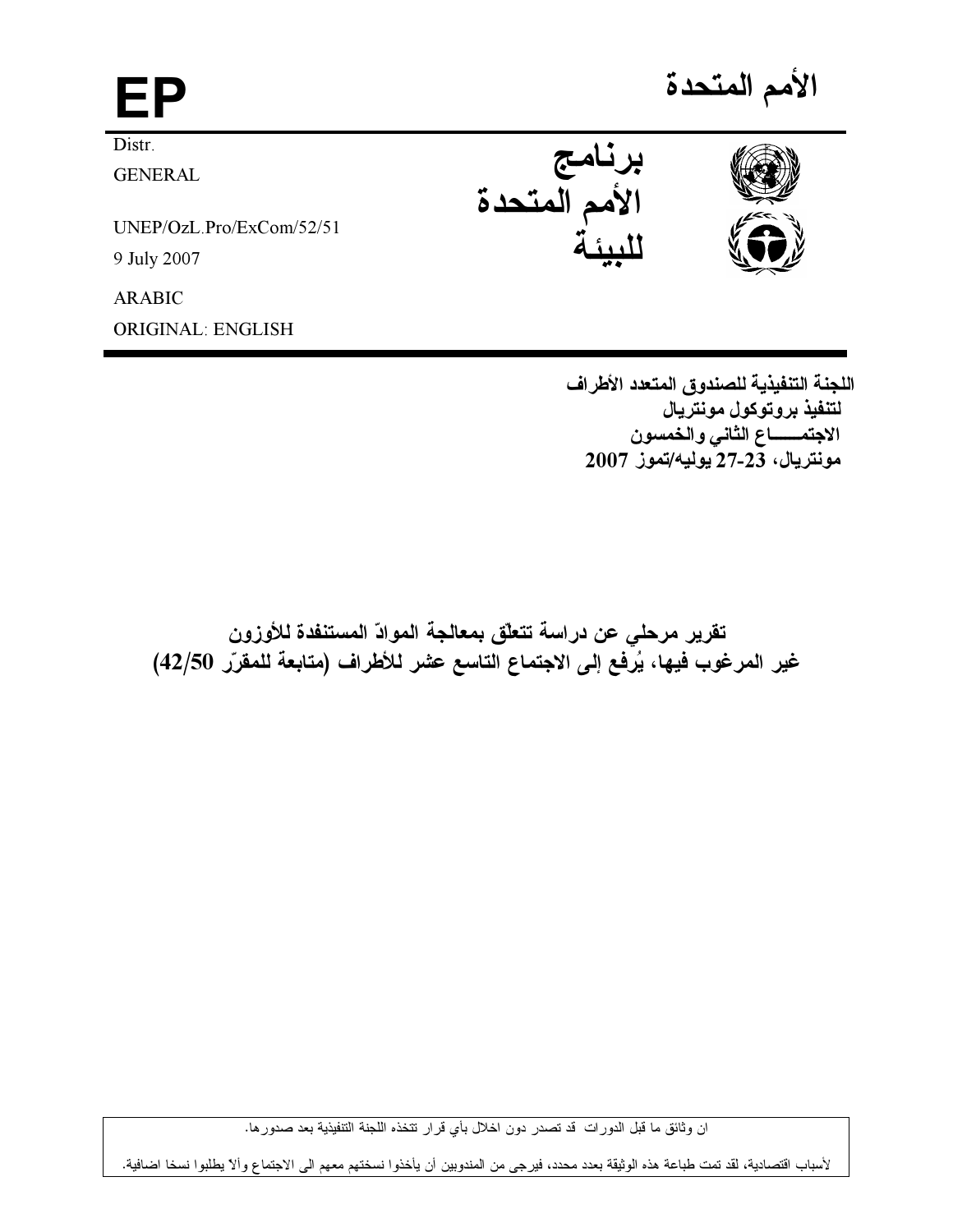## مقدم تصمية

خلال شهر يوليه/تموز 2006، ناقش الفريق العامل المفتوح العضوية السادس والعشرون مشروع  $\cdot$ 1 الاختصاصات التي أعدّتها لجنة خبراء التقييم التقني والاقتصادي من أجل إجراء دراسات إفرادية عن التكنولوجيا والتكاليف المتعلَّقة باستبدال معدَّات التبريد وتكييف الهواء المحتوية على كلورو فلورو كربون، بما في ذلك الاسترداد السليم بيئيًا، والنقل والتخلُّص النهائي لمهذه المعدَّات ومواد كلورو فلورو كربون الملحقة بها. وفي اجتماعها التاسع والأربعين أحاطت اللجنة التنفيذية علماً بالوثيقة UNEP/OzL.Pro/ExCom/49/42 التبي تضمّنت الاختصاصات المقترحة من أجل دراسة تتعلَّق بجمع واسترداد وإعادة تدوير واستصلاح ونقل وتدمير الموادّ المستنفدة للأوزون غير المرغوب فيها.

إن الاجتماع الثامن عشر للأطراف، في مقرّره 9/XVIII بشأن "استعراض مشروع اختصاصات  $\cdot$ .2 در اسات الحالة التـي طلبت بمقتضـي المقرّر 17/XVII بشأن التدمير السليم بيئيا للموادّ المستنفدة للأوزون" قرّر :

- "أن يطلب إلى اللجنة التنفيذية وضع اختصاصات موحدّة تأخذ في الاعتبار العناصر المشار إليها  $(\mathfrak{h})$ في مشروع الاختصاصات المقدّم إلى الاجتماع الثامن عشر للأطراف وفقاً للمقرّر 17/XVII، وكذلك الاختصاصات التي وضعتها أمانة الصندوق المتعدّد الأطراف بشأن جمع واستعادة وإعادة تدوير وإصلاح ونقل وتدمير الموادّ غير المرغوب فيها المستنفدة للأوزون؛ و
- أن يطلب إلى اللجنة التنفيذية أن تجري، في أسرع وقت ممكن، دراسة تستند إلى الاختصاصات  $(\rightarrow)$ الموضوعة مع تقديم تقرير مرحلي إلى الاجتماع التاسع عشر للأطراف، إلى جانب تقرير نهائي للنظر فيه أثناء الاجتماع الثامن والعشرين للفريق العامل المفتوح العضوية".

هذه الوثيقة تورد التقرير المرحلي المطلوب في المقرّر 9/XVIII.  $\cdot$ 3

## التقدّم المحرز

علاوة عن ذلك طوَّر الاجتماع الخمسون للجنة التنفيذية مشروع الاختصاصات الرَّاهن وطلب، في مقرَّره  $.4$ 42/50، إلى اللجنة التنفيذية أن تضع اختصاصات محدّدة لدراسة بشأن معالجة الموادّ المستنفدة للأوزون غير المرغوب فيها، وأن تعيّن متعهّداً وأن تجيز إجراء الدراسة مع نهاية مارس/آذار 2007، إذا أمكن ذلك. وستُنجز الدراسة في حدود أول فبر اير/شباط 2008. والاختصاصات التي وضعتها اللجنة التنفيذية واردة في المرفق I من هذه الوثيقة. وقرَّرت اللجنة التنفيذية أيضاً أن تخصَّص ميز انيَّة من أجل إجراء هذه الدراسة.

وضعت أمانة الصندوق المتعدد الأطراف التدابير الأدارية الضرورية للاضطلاع بعقد استشاري هام.  $\cdot$ .5 ونظراً للحجم المتوقع للعقد تستوجب عمليّة تقديم عطاء المناقصة تدخّل مكتب الأمم المتحدة في نايروبي. وعمدت أمانة الصندوق المتعدد الأطراف على وضع اختصاصات محدّدة استناداً إلى الاختصاصات التي وافقت عليها اللجنة التنفيذية كجز ء من المقرِّر 42/50. و هذه الاختصاصات المحدِّدة عدِّلت الاختصاصات التي وضعتها اللجنة التنفيذية ، عن طريق تحديد الموظفين الضروريين الذين سيؤمنّهم المتعهّد، ومتطلّبات التبليغ، والجداول الزمنية للاجتماعات والتسليم، وحقوق الملكية الفكرية، والطلبات من أجل الخيارات، وبنوع خاص بشأن الزيارات إلى بلدان إضافية. واستهلّ مكتب الأمم المتحدة في نايروبي عمليّة المناقصة استناداً إلى الاختصاصات المحدّدة، باتِّصـاله بستَّة متعهّدين محتملين ذوى خبر ة مناسبة.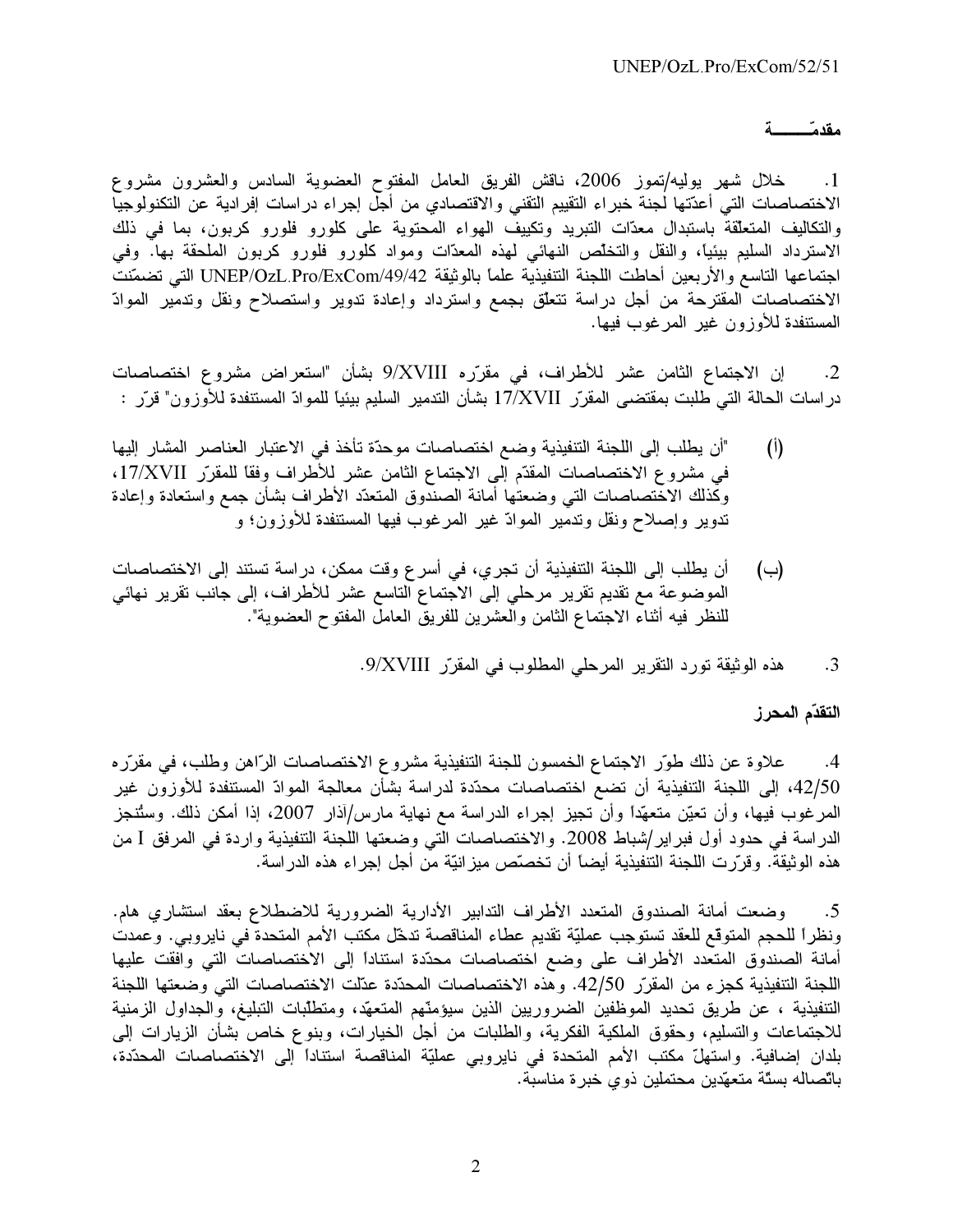نتيجة لعملية المناقصة مُنح العقد لشركة ICF International . ويوضح العقد النهائي بأن الزيارات .6 ستشمل البلدان التالية :

- بلدان غير مدرجة في المادّة 5: أستراليا، كندا، الجمهورية التشيكيّة، ألمانيا، المملكة المتحدة  $(\mathfrak{h})$ لبريطانيا العظمى وأيرلندا الشمالية، والولايات المتحدة الأمريكية؛ و
	- بلدان مدرجة في المادّة 5: المهند والبرازيل. (ب)

وتجدر الإشارة إلى أن الاختصاصات التي وافقت عليها اللجنة التنفيذية تعيّن كحدّ أدنى زيارات إلى خمسة بلدان غير مدرجة في المادة 5 ولا تذكر أي زيارة إلى بلدان مدرجة في المادة 5. مع ذلك، ومن ضمن المبالغ المتاحة، أمكن تأمين زيارات إلى اثنين من بلدان المادة 5.

عرضت شركة ICF International في مقترحها خدمات موظفين محدّدين كالمسؤول عن الفريق  $\cdot$ .7 والباحث الرئيسي والخبراء. وقد تولّي المسؤول عن الفريق إدارة عدد من الدراسات التي لمها علاقة ببروتوكول مونتريال، أمّا الباحث الرئيسي فهو خبير في تكنولوجيات التدمير . والخبرة التالية ذات الصلة متوافرة لدى شركة : ICF International

- جمع المعدَّات وتحليل استرداد وإعادة ندوير / استصلاح الموادّ المستنفدة للأوزون؛  $\left($ <sup>[</sup>)
- توفير الدَّعم في وضع وتنفيذ برنامج طوعي لبلديات الولايات المتحدة، وتجَّار المفرِّق،  $(1)$ والمصـانـع والمصـالـح، من أجل تأمين التخلُّص بشكل مسؤول من الأدوات المبرِّدة، بما في ذلك البرّادات / المجمّدات، ووحدات تكييف الـهواء في النوافذ، ومزيلات للرّطوبة؛
- مراجعة برامج إدارة غازات التبريد العالمية لتقدير مدى صلاحية برنامج مقترح حسم /  $(2)$ رسوم للولايات المتحدة؛ و
- إجراء بحث عن كافة نقاط التسرب المحتملة ومعدّلات التسرّب الملحقة بها، بالنسبة  $(3)$ لاسترداد وجمع وإعادة تدوير واستصلاح الموادّ المستنفدة للأوزون.
	- تحليل تدمير الموادّ المستنفدة للأوزون: (ب)
- تحليل التكنولوجيات الموافق عليها من أجل تدمير الموادّ المستنفدة للأوزون من جانب  $(1)$ الأطراف في بروتوكول مونتريال، القيام بزيارات موقعيّة ومراجعة بيانات التجارب من مر افق تدمير عدّة في الولايات المتحدة، والتنظيمات ذات الصلة لتدمير الموادّ المستنفدة للأوزون في الولايات المتحدة وعالميًّا؛ و
- التخطيط للمبالغ ولفئات الموادّ المستنفدة للأوزون التبي ستكون خاضعة للتدمير في  $(2)$ الولايات المتحدة في المستقبل، ومقارنة ذلك بقدرة مرافق تدمير الموادّ المستنفدة للأوز ون.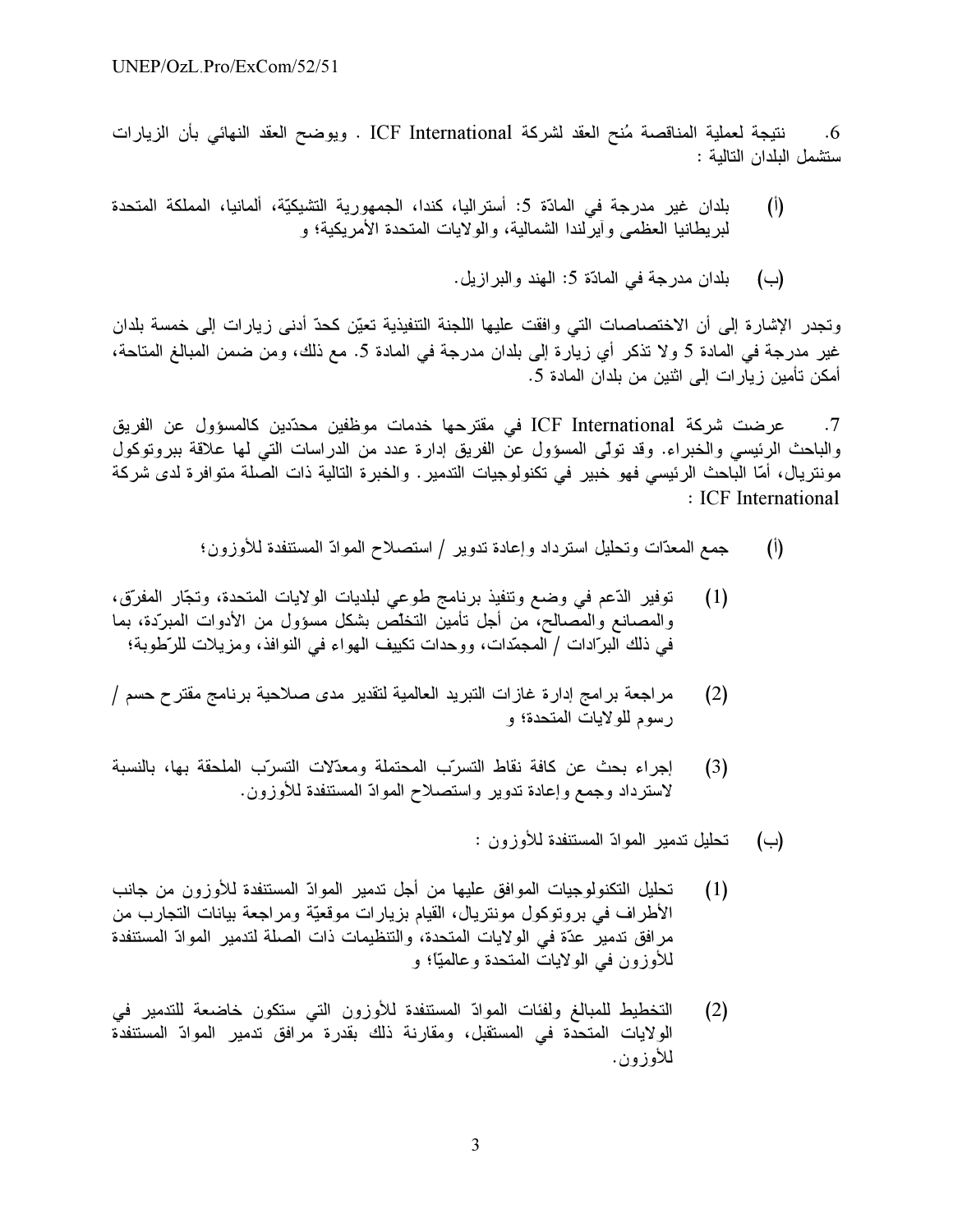- تحليل ودعم إزالة الموادّ المستنفدة للأوزون في :  $(\tau)$
- تقدير استعمال الموادّ المستنفدة للأوزون عبر كافة قطاعات المستعملين النهائيين الكبار  $(1)$ في مختلف بلدان المادة 5، بما في ذلك وضع توصيات للإز الة؛
- تصميم وأنشطة بناء قدرة منفذة لدعم إزالة الموادّ المستنفدة للأوزون في بلدان  $(2)$ المادة 5، بما في ذلك إقامة دورات تدريب متعدّدة، على مستوى المؤسّسات الصغير ة والمتوسطة الحجم، ومن أجل وحدات الأوزون الوطنية وجهات السياسّة المعنية الأخر ي؛ و
- تأمين دعم تقنيّ وتحليلي شامل لزبائن عدّة في الولايات المتحدة والعالم، لدعم تحليل  $(3)$ سيناريوهات إزالة الموادّ المستنفدة للأوزون، والبدائل الممكنة للموادّ المستنفدة للأوزون، وتحديد العقبات الرئيسية في وجه الإزالة في مختلف القطاعات.

خلال الاجتماع الأولى بين شركة ICF International وأمانة الصندوق المتعدّد الأطراف،  $.8$ تمّ الاتفاق على أن تجري مبادلات مع بلدان المادة 5 التالية بموجب استبيان أو نهج مماثل آخر تضعه شركة ICF International : البر ازيل، الصين، كوستاريكا، كرواتيا، غينيا، الهند، كينيا والمكسيك.

وخلال الاجتماع ذاته تمّ النعريف بالموظفين الرئيسيين، وجرت مناقشة حول خطة عمل مفصلة ومشروع  $\cdot$ .9 فهرس لتقرير الدراسة. ووافقت ICF International أن تحضر الاجتماع التاسع عشر للأطراف في مونتريال من أجل مناقشات ثنائية. ومن المقرّر القيام بزيارات البلدان بين مستهلّ شهر سبتمبر/ أيلول ونهآية أكتوبر/ تشرين الأول عام 2007. ومن المتوقع إرسال الاستبيانات إلى البلدان المدرجة في القائمة أعلاه قبل نهاية سبتمبر/أيلول، ونلقى الأجوبة في غضون أربعة أسابيع. وسيقدّم مشروع نهائي للدراسة إلى أول اجتماع للجنة التنفيذية عام 2008، بحضور المسؤول عن فريق ICF International الذي سيكون حاضراً أيضاً في الاجتماع الثامن والعشرين للفريق العامل المفتوح العضوية.

توصبات الأمانة

10. بعد النظر في هذه الوثيقة قد ترغب اللجنة التنفيذية في أخذ العلم بمشروع التقرير المرحلي عن الدراسة بشأن معالجة الموادّ المستنفدة للأوزون غير المرغوب فيها، وأن نفكّر بما يلمي :

- أن تحيط علماً بمشروع النقرير المرحلي كما تمّ تقديمه؛  $\mathcal{I}(\mathfrak{h})$
- أن تطلب إلى أمانة الصندوق المتعدد الأطراف أن تحدّث التقرير وإضافة أي معلومات جديدة  $(\rightarrow)$ تطرأ بين تاريخ إصدار مشروع التقرير وموعد الاجتماع الثانبي والخمسين؛ و
- أن نطلب إلى أمانة الصندوق المتعدَّد الأطراف تسليم النقرير المرحلي المنقح، بعد حصوله على (ج) موافقة رئيس اللجنة التنفيذية، ليتمّ النظر فيه في الاجتماع التاسع عشر للأطراف.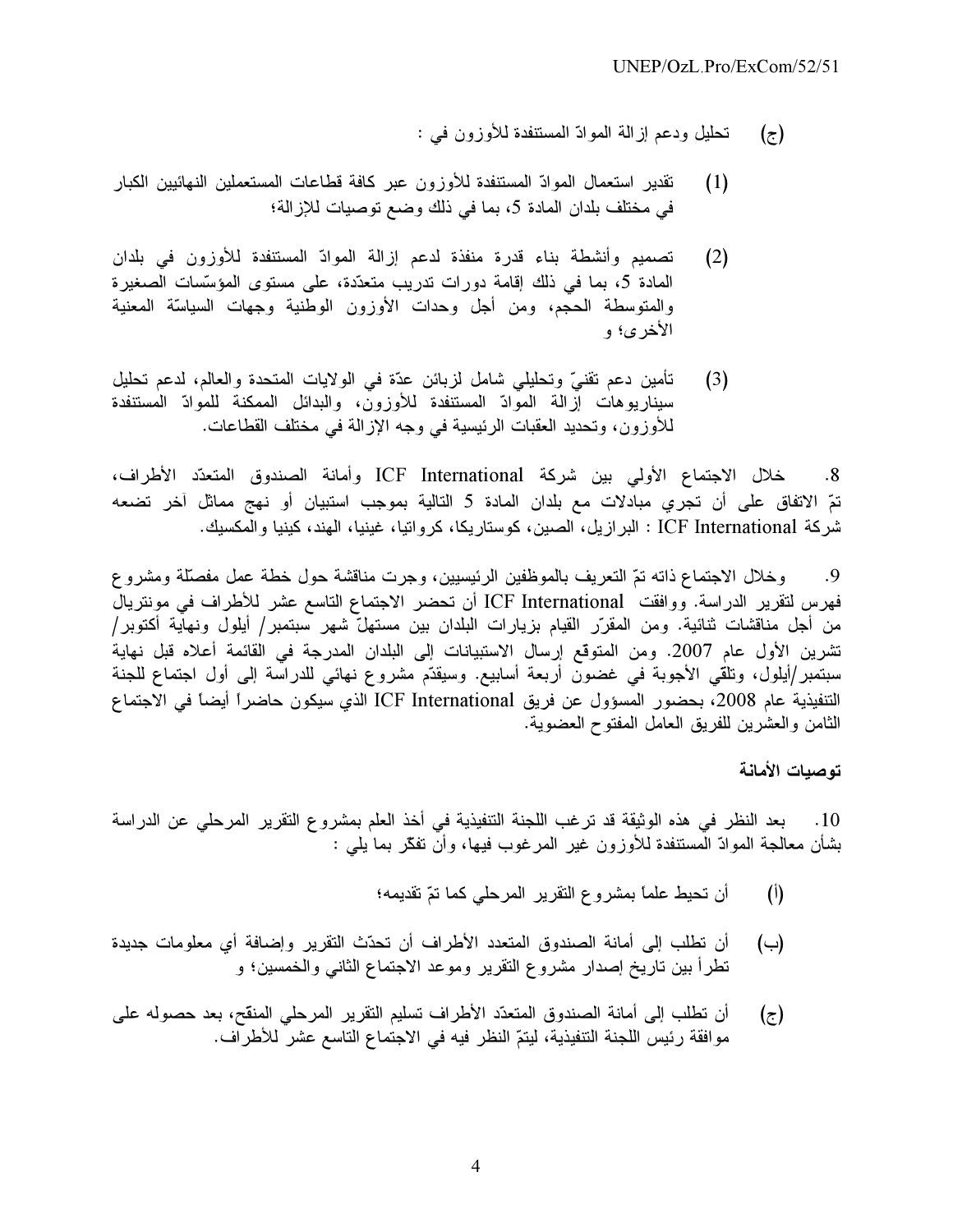المرفـــــق الأول

المقرر 42/50 للجنة التنفيذية في اجتماعها الخمسين الخاص بدراسة تتعلق بمعالجة المواد المستنفدة للأوزون غير المرغوب فيها

<u>قرّرت</u> اللجنة التنفيذية:

.

- (أ) أن تطلب من أمانة الصندوق المتعدّد الأطراف وضع اختصاصات معيّنة لدراسة نتعلق بمعالجة المواد المستنفدة للأوزون غير المرغوب فيها، وتعيين متعهّد، وتجهيز الدراسة الموصوفة أدناه، في حدود نهاية مارس/آذار عام 2007، إذا أمكن. وستُنجز الدراسة في حدود 1 فبراير/شباط .2008
	- يد المدفين المختلفين للدر اسة على النحو التالي:  $(\rightarrow)$
- (1) تجميع معلومات عن منهجيات الإدارة في 5 من البلدان غير المدرجة في المادّة 5 (1)، من أجل جمع ونقل والتخلص من معدّات التبريد وتكييف المهواء المعتمدة على موادّ كلورو فلورو كربون، وتوفير التوجيه وشرح قابلية تطبيق هذه المنهجيات الإدارية على بلدان المادّة 5 (1)؛ و
- (2) تجميع معلومات عن منهجيات الإدارة والأسواق في 5 من البلدان غير المدرجة في المادة 5 (1) من أجل استرداد وجمع وإعادة تدوير واستصلاح الموادّ المستنفدة للاوزون، التي تفضي إلى عدم قابلية هذه الموادّ المستنفدة للاوزون للاستعمال محليًّا، والختيارات المحتملة من أجل التخلّص (أي إعادة الاستعمال في أسواق أخرى، والتمويل، والتدمير) من هذه الموادّ المستنفدة للاوزون غير القابلة للاستعمال محليًا، ووصف إمكانية تطبيق هذه الخيارات على بلدان المادّة 5 (1).
	- (ج) المطالبة بأن تكون الأنشطة المفصلة في إطار المهدف الوارد في الفقرة (ب) (1)، مكوّنة من :
- ختيار 5 بلدان غير مدرجة في المادة 5 (1) تمثل نطاقاً واسعاً من منهجيات الإدارة (1) القائمة من أجل جمع ونقل والتخلّص من معدّات التبريد وتكييف المهواء المعتمدة على مواد كلورو فلورو كربون؛
	- : تجميع معلومات من البلدان الــــ 5 غير المدرجة في المادة 5، ووصف :
- (أ) المؤسسات والنكنولوجيات والعمليات المتداخلة في كافة خطوات الجمع والنقل والتخلّص من المعدّات؛
	- يف مختلف الخطوات في جمع ونقل وتجهيز المعدّات؛  $(\rightarrow)$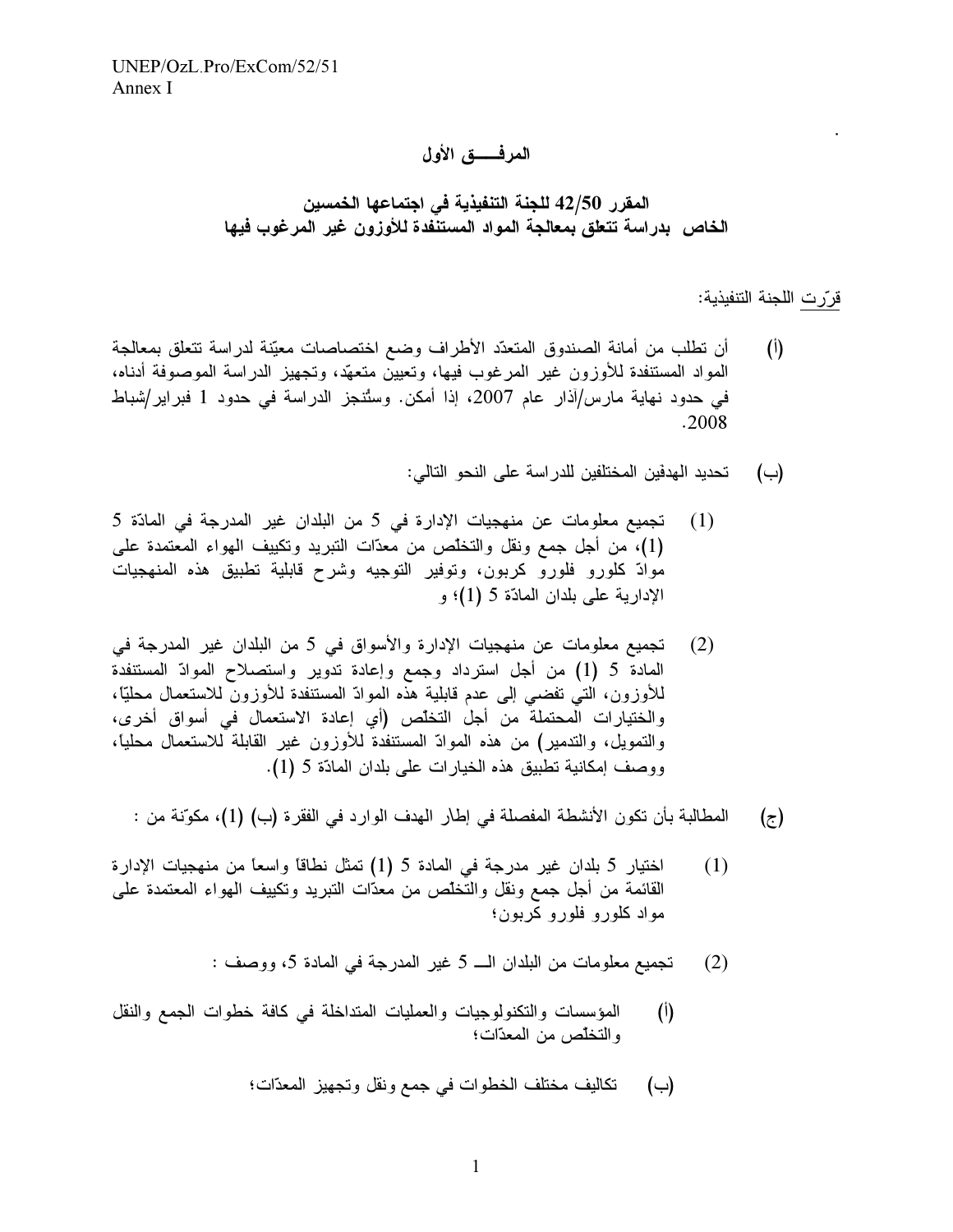- (ج) المتطلّبات القانونية والتنظيمية والتدابير الإدارية الطوعية من أجل معالجة موادّ كلورو فلورو كربون في المعدّات ؛ و
	- (د) حجم المعدَّات الَّتي تمَّ جمعها على مرَّ الايام وفي الوقت الراهن؛
- (3) استعمال المعلومات المجمّعة من البلدان الـــ5 غير المدرجة في المادّة 5 لوصف الترتيبات الاقتصادية والمالية في محيط مختلف الأفراد والكيانات في النظام، من أجل التخلُّص من معدَّات التبريد وتكييف المهواء المعتمدة على مواد كلورو فلورو كربون؛ و
- (4) جمع المعلومات عن الخبرات المتعلّقة بمنهجيّات الإدارة لجمع ونقل والتخلّص من معدَّات النبريد وتكييف الهواء المعتمدة على مواد كلورو فلورو كربون في 8 من البلدان المدرجة في المادّة 5 (1)، يتمّ جمعها من خلال الاتصال بمسؤولين حكوميين وطنيّين ومحلِّيِّين الذِّين سيوصون باتصالات إضافية في الصناعة والمؤسسات بهدف وصف التحدّيات التي قد تتشأ في مجال نقل خبر ات البلدان غير المدرجة في المادّة 5 (1) إلى الوضع في بلَّدان المادّة 5، نظراً لعوامل محلية واجتماعية واقتصاديّة. ويجب أن يمثل اختيار البلدان نطاقاً واسعاً من البلدان التي سبق وحددت التحدّيات والتي يجب أن يكون لها تمثيل إقليمي.
- (د) المطالبة بأن تكون الأنشطة المفصّلة في إطار الهدف الوارد في الفقرة 1 (ب) (ii)، مكوّنة من :
- (1) استعمال البيانات المستقاة من اجتماع الخبراء الذي عقد في مارس/آذار عام 2006 المعني بتقييم مدى الاحتياجات الراهنة والمستقبلية لجمع المواد المستنفدة للاوزون غير القابلة مجددا للاستعمال وغير المرغوب فيها والتخلص من تلك المواد في البلدان المشمولة بالمادة 5، تلك البيانات التي سبق نشرها في تقارير من فريق التقييم التكنولوجي والاقتصادي وهيئاته الفرعية، وغير ذلك من البيانات القائمة ذات الصلة لوصف الحوافز الاقتصادية المحتملة وجدوى نكاليفها، من حيث أنّها ملازمة أو خارجية عن المؤسسات في نطاق برونوكول مونتريال، التي قد تشجّع التخلّص (أي إعادة الاستعمال في أسواق أخرى، والتحويل والتدمير) من الموادّ المستنسفدة للأوزون التي لم تعد قابلة للاستعمال محليّاً.
- (2) وصف القدرة والموقع لكافة المرافق الشاملة الحاصلة على تكنولوجيات تدمير وافقت عليها الاطراف في بروتوكول مونتريال، بمقارنة هذه القدرة بالحجم المقدّر للموادّ المستنفدة للاوزون التي يُتوَقَّع استردادها وعدم قابلية استعمالها محليًّا في تقرير ًاجتماع الخبراء في مارس/آذار 2006، ووصف قابلية الديمومة والتكاليف المحتملة لاستعمال تكنولوجيات التدمير القائمة هذه، ووصف كذلك المتطلبات التنظيمية لنقل المواد المستنفدة للاوزون غير القابلة للاستعمال محليًا؛ و
- (3) وصف الظروف غير تكنولوجيات الندمير القائمة للتخلص من الموادّ المستنفدة للأوزون غير القابلة للاستعمال محليًا، وقابلية الديمومة والتكاليف المحتملة لاستعمال هذه المنهجيات الأخر *ى*.